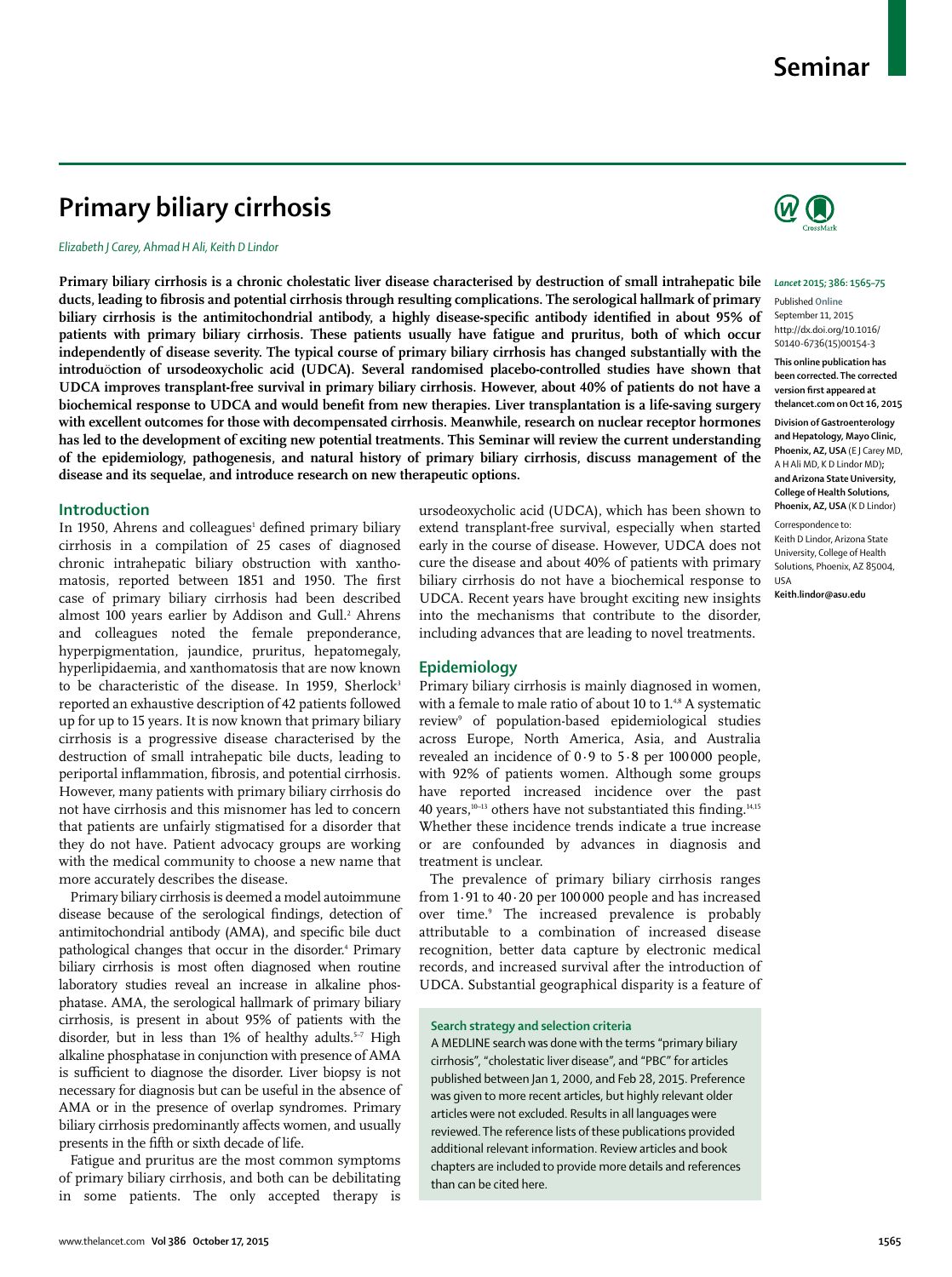the prevalence of primary biliary cirrhosis, suggesting a possible role of environmental triggers in the development of disease.

## **Pathogenesis**

Primary biliary cirrhosis is thought to be related to complex interactions between genetic predisposition and environmental triggers. Geographical clustering of cases has been described around Superfund sites (areas of toxic waste disposal) in the USA and in low-income areas (associated with increased pollution, cigarette smoking, and toxin exposure) in the UK, suggesting a role of environmental toxins.14,16 Primary biliary cirrhosis has been associated with infectious agents (*Escherichia coli, Mycobacterium gordonae, Novosphingobium aromaticivorans*), hair dyes, nail polish, and cigarette smoking, although a causative role has not been established.

The prevalence of primary biliary cirrhosis is higher in families with an affected member, and  $1.2\%$  of children of patients develop the disease.<sup>17</sup> The odds ratio in a firstdegree relative of a patient is 11 (95% CI 4·23–27·27) and daughters of women with primary biliary cirrhosis have the highest relative risk.<sup>17</sup> Several North American and European studies<sup>18-20</sup> have reported a strong link between HLA alleles and primary biliary cirrhosis. In particular, DRB1\*08, DR3, DPB1\*0301, DRB1\*08-DQA1\*0401- DQB1\*04 are associated with susceptibility to the disorder, whereas DRB1\*11 and DRB1\*13 have been reported to confer protection.<sup>21</sup> The advent of genome-wide association studies is beginning to unravel the complex relation between genetics and disease, but full understanding remains elusive. Risk alleles in primary biliary cirrhosis tend to occur in genes associated with immune function, and cross many different immune pathways. These risk alleles are frequently identified in other autoimmune diseases, but it is not yet known by what mechanisms they affect phenotype. Immune pathways identified in primary biliary cirrhosis genome-wide association studies involve myeloid cell differentiation, antigen presentation, T-cell differentiation, and B-cell function.<sup>22</sup> A high concentration of natural-killer T cells, which secrete pro-inflammatory cytokines, is recorded in patients with primary biliary cirrhosis. Biliary epithelial cells are targeted in primary biliary cirrhosis, and express T-cell ligands that are thought to be essential for the induction of biliary epithelial autolysis. Biliary epithelial cells might act as antigenpresenting cells, amplifying the immune response.<sup>23</sup>

Bile acids are steroid compounds synthesised by the liver and secreted into the small intestine during digestion. They return to the liver through the portal vein, a process known as enterohepatic circulation. The enterohepatic circulation of bile acids is regulated at several sites. Farnesoid X receptors are nuclear hormone receptors that play a key part in bile acid metabolism. Bile acids are natural ligands for farnesoid X receptors. When bound to bile acids, the receptors downregulate bile acid biosynthesis through the suppression of

the gene coding for cholesterol 7α-hydroxylase, the rate-limiting enzyme in bile acid biosynthesis.<sup>24</sup> Fibroblast growth factor-19 (FGF-19), a regulatory protein secreted by the ileal enterocytes, downregulates the biosynthesis of bile acids by suppressing the expression of cholesterol 7α-hydroxylase through a c-Jun N-terminal kinase-dependent pathway. Finally, bile acid uptake across the ileal enterocytes is mediated by a sodium dependent bile acid transporter (apical sodium dependent bile acid transporter). The discovery of these key regulatory elements in bile acid metabolism led to the development of new therapeutic strategies in cholestatic liver diseases that are being investigated.

## **Diagnosis**

AMA in a patient with raised alkaline phosphatase is diagnostic of primary biliary cirrhosis, assuming other intrahepatic and extrahepatic causes of cholestasis have been excluded.<sup>4</sup>

Most patients are diagnosed when routine laboratory studies reveal abnormal serum biochemistry and trigger an in-depth assessment.<sup>25</sup> This often occurs before the onset of clinical symptoms. Higher than normal alkaline phosphatase is necessary for diagnosis; serum aminotransferases might be high but this is not the predominant feature. Fractionation of alkaline phosphatase might be necessary in patient groups at risk for increase of bone alkaline phosphatase. Total bilirubin is usually normal in early-stage disease and an abnormal value should raise concern for advanced disease. IgM is often high, and hyperlipidaemia is common.4

AMA is present in about 95% of patients with primary biliary cirrhosis<sup>7,26</sup> and is unusual in those without the disease.<sup>5,6</sup> AMA targets a family of mitochondrial enzymes, the 2-oxo-acid dehydrogenase complexes, which include pyruvate dehydrogenase (PDC-E2), branched chain 2-oxo-acid dehydrogenase (BCOADC-E2), and 2-oxo-glutaric acid dehydrogenase (OADC-E2). An AMA titre of 1:40 or more is regarded as positive. Magnitude of AMA positivity does not correlate with severity of disease; in fact AMA often continues to be present after liver transplantation in the absence of disease.<sup>27,28</sup>

Other autoantibodies, such as antinuclear antibody, are often identified in patients with primary biliary cirrhosis. Anti-Sp100 and anti-gp210 have a high specificity for primary biliary cirrhosis and could be helpful when AMA is negative.<sup> $\sigma$ </sup> Presence of anti-Sp100 or anti-gp210 is associated with more clinically aggressive disease.<sup>29</sup> In the presence of a cholestatic liver profile and AMA, liver biopsy is not necessary to establish the diagnosis. However, biopsy could be helpful when AMA is absent, if the biochemical profile shows a mixed cholestatic and hepatocellular pattern, or in the setting of other comorbidities such as non-alcoholic steatohepatitis. The florid duct lesion, an intense inflammatory infiltrate centred around the bile ducts, is the characteristic histological finding in primary biliary cirrhosis but seen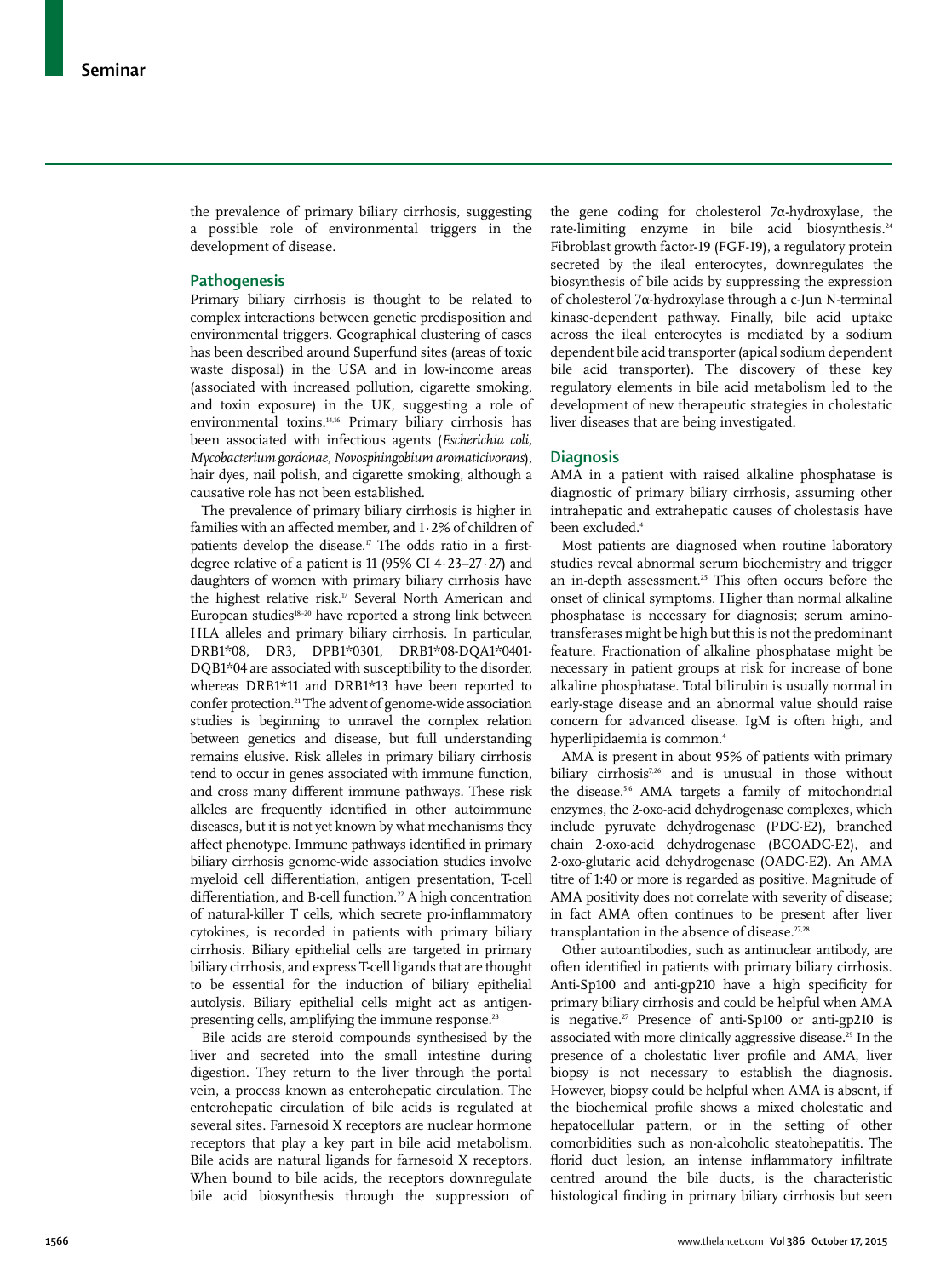in only about 10% of biopsy specimens (figure). This infiltrate could consist of lymphocytes, plasma cells, macrophages, and polymorphonuclear cells coalesced to form a granuloma. These granulomas can resemble those resulting from infectious or other inflammatory aetiologies, and an expert hepatopathologist is essential to distinguish between the disease states. The inflammatory activity of primary biliary cirrhosis affects the small interlobular and septal bile ducts with sparing of the large and extrahepatic ducts. Many histological staging systems have been developed, but Ludwig's is the most widely used: Stage 1=portal inflammation, stage 2=extension to the periportal areas, stage 3=septal fibrosis or inflammatory bridging, and stage 4=cirrhosis.<sup>30</sup> In patients with portal hypertension, a reticulin stain can exclude the presence of nodular regenerative hyperplasia, a known complication of non-cirrhotic primary biliary cirrhosis.<sup>31</sup>

Abdominal imaging should be done at the onset of abnormal liver biochemistries to exclude biliary obstruction and to assess for signs of advanced fibrosis or portal hypertension. The extrahepatic bile ducts should be healthy in primary biliary cirrhosis. Imaging is otherwise not routinely necessary in the management of primary biliary cirrhosis except in the cirrhotic patient when hepatocellular carcinoma surveillance is likely.

Liver biopsy remains the gold standard for assessment of hepatic fibrosis, but is limited by sampling error and risk for serious adverse event. Non-invasive methods to assess hepatic fibrosis are gaining attention, as they assess the entirety of the hepatic parenchyma, are associated with lower risk, and are often less expensive than liver biopsy. Transient elastography has more than 90% sensitivity and specificity for detecting advanced fibrosis in patients with primary biliary cirrhosis, and is more accurate than previously established risk scores.<sup>32,33</sup> Transient elastography might not be universally applicable, because factors such as obesity, ascites, and extrahepatic cholestasis could lead to invalid results. However, transient elastography will probably play an increasing part in the longitudinal management of primary biliary cirrhosis patients.

Results of physical examination, especially in early stages of primary biliary cirrhosis, are usually healthy. Fewer than 10% of patients will have xanthomas or xanthelasmas from underlying hyperlipidaemia. Patients with pruritus might have excoriations or bleeding as a result of chronic scratching. Hyperpigmentation of the skin could be present in up to 50% of patients, a result of melanin deposition and unrelated to hyperbilirubinaemia. In late-stage disease, typical signs of cirrhosis and portal hypertension (spider nevi, palmar erythema, ascites, splenomegaly, muscle wasting) might be present.

## **Treatment**

UDCA remains the only approved drug for the treatment of primary biliary cirrhosis. UDCA has been shown to improve serum hepatic biochemistries, delay



*Figure:* **Florid duct lesion in a patient with early-stage primary biliary cirrhosis** Figure supplied by Dr Dora Lam-Himlin, Mayo Clinic, with permission.

histological progression, and delay the development of oesophageal varices.34–46 UDCA improves transplantfree survival, and when UDCA is started in early-stage disease, overall survival is similar to that of the general population. A combined analysis<sup>44</sup> of three randomised placebo-controlled trials suggests that patients with moderate to severe disease probably derive the most benefit from UDCA. UDCA is the only drug approved by the US Food and Drug Administration for the treatment of primary biliary cirrhosis and is the only drug recommended for primary biliary cirrhosis by the European Association for the Study of the Liver.25

UDCA is a naturally-occurring hydrophilic bile acid, the 7-β-epimer of the primary bile acid chenodeoxycholic acid. UDCA inhibits intestinal absorption of bile acids, increases biliary secretion of bile acids, and increases the elimination of toxic substances from hepatocytes. Bile acid accumulation in hepatocytes creates an inflammatory state resulting in cell necrosis and apoptosis in late-stage disease. UDCA acts as an anti-inflammatory and stimulates secretion of a bicarbonate-rich fluid from cholangiocytes, decreasing cholestasis. Finally, UDCA augments micelle formation, decreasing the toxic effect of bile acids to cell membranes.<sup>47</sup>

UDCA 13–15 mg/kg per day is recommended for all patients with primary biliary cirrhosis, usually for life unless intolerance occurs. The most frequently reported adverse effects of the drug include loose stool  $(2-9%)$ , headache, and mild weight gain; these rarely lead to discontinuation.<sup>4</sup> UDCA does not affect the symptoms of fatigue and pruritus.

Several other drugs and herbal supplements have been tested in primary biliary cirrhosis but none have shown therapeutic efficacy with an acceptable safety profile. Corticosteroids improved serum biochemistries and histology but with substantial deterioration of bone mineral density, precluding use as a long-term agent in patients already at risk for osteopenia.25 Budesonide, in combination with UDCA, has shown biochemical and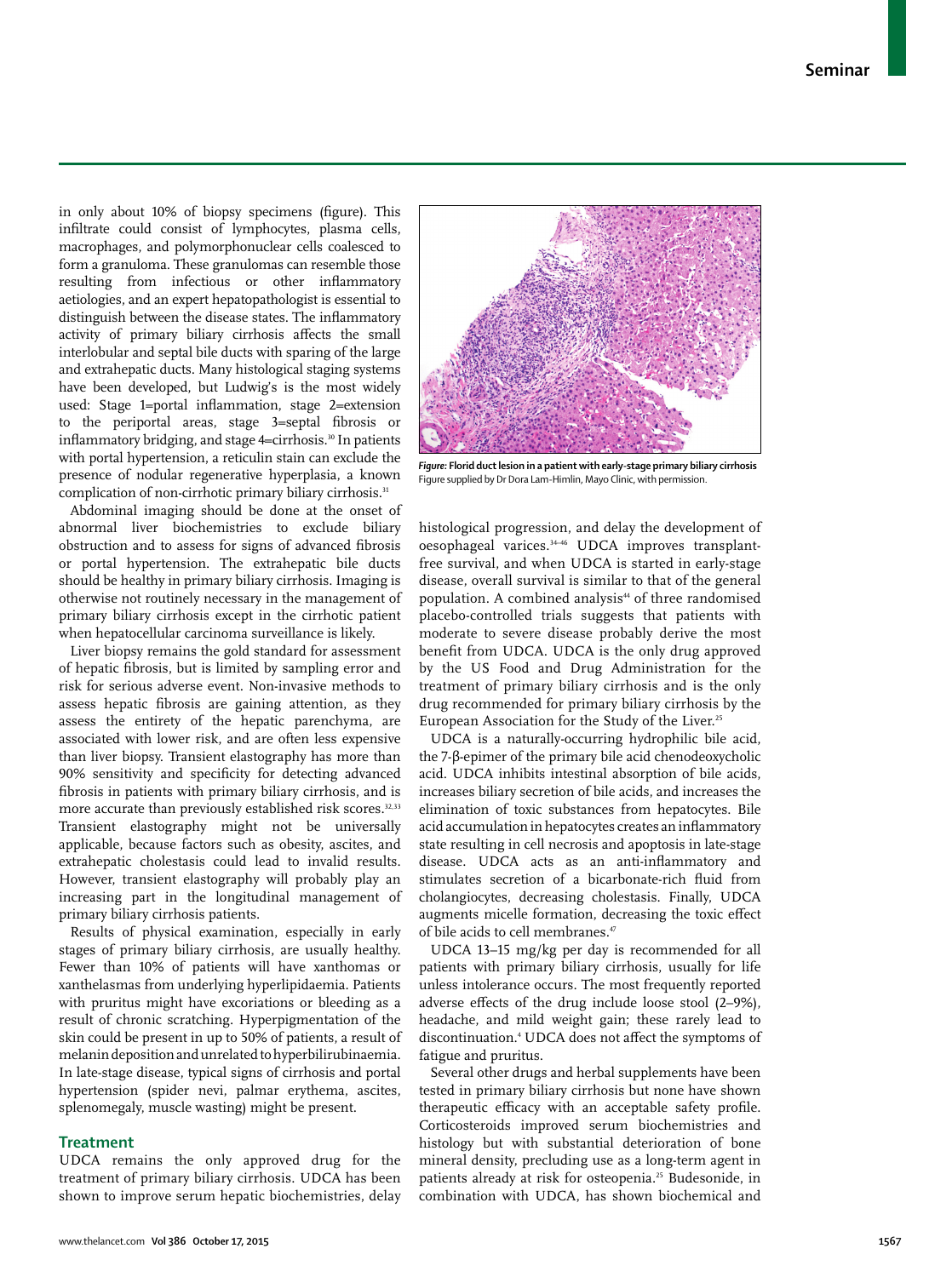histological improvement in small trials without the large side-effect profile usually seen with corticosteroids.<sup>48</sup> The use of budesonide is not recommended for patients with cirrhosis, because of impaired and unpredictable hepatic metabolism.

Bezafibrate, a ligand of the peroxisome proliferatoractivated receptor, has shown safety and tolerability in several small trials in primary biliary cirrhosis.<sup>49</sup> Almost half of women who did not respond to UDCA had normalisation of alkaline phosphatase with the addition of bezafibrate. Long-term combination therapy of UDCA and bezafibrate resulted in improved alkaline phosphatase and Mayo risk score without a difference in survival.<sup>50</sup> Various agents have been tried with little or no efficacy, including methotrexate, azathioprine, ciclosporin A, mycophenolate mofetil, colchicine, d-penicillamine, silymarin, atorvastatin, thalidomide, lamivudine, and sulindac.

Discovery of the interaction between bile acids and nuclear hormone and membrane receptors has led to new targets for drug development in cholestatic liver disease (table 1). Obeticholic acid (INT-747) is a farnesoid X receptor agonist tested in primary biliary cirrhosis patients with inadequate response to UDCA. In a large, multicentre, randomised placebo-controlled trial,<sup>51</sup> almost half of primary biliary cirrhosis patients who did

|                                                                                    | Potential therapeutic agents                                                    |  |
|------------------------------------------------------------------------------------|---------------------------------------------------------------------------------|--|
| Nuclear receptor target                                                            |                                                                                 |  |
| Farnesoid X receptor                                                               | Obeticholic acid                                                                |  |
| Peroxisome proliferator-activated<br>$receptor \alpha$                             | Bezafibrate, fenofibrate                                                        |  |
| Vitamin D receptor                                                                 | Vitamin D                                                                       |  |
| Membrane receptor target                                                           |                                                                                 |  |
| Fibroblast growth factor 4                                                         | Fibroblast growth factor 19,<br>fibroblast growth factor 19<br>analoque NGM 282 |  |
| G-protein-coupled BA receptor TGR5                                                 | TGR5 agonist Int-777                                                            |  |
| Apical sodium bile salt transporter                                                | Apical sodium bile salt transporter<br>inhibitors                               |  |
| NGM 282 is a novel FGF-19 analoque. Data from Beuers and colleagues. <sup>24</sup> |                                                                                 |  |
| Table 1: Potential therapeutic agents                                              |                                                                                 |  |

|                                                                                                                                  | Duration of<br>response | Origin                       |
|----------------------------------------------------------------------------------------------------------------------------------|-------------------------|------------------------------|
| Decrease in alkaline phosphatase to <2 times ULN                                                                                 | 6 months                | Mayo Clinic <sup>59,60</sup> |
| Decrease in alkaline phosphatase 40% from baseline or to normal value                                                            | 1 year                  | Spanish <sup>40</sup>        |
| Decrease in alkaline phosphatase to <3 times ULN, decrease in aspartate<br>aminotrasferase to <2 times ULN, and normal bilirubin | 1 year                  | Paris <sup>161</sup>         |
| Normalisation of bilirubin or albumin                                                                                            | 1 year                  | Dutch <sup>62</sup>          |
| Decrease in alkaline phosphatase to <1.67 times ULN                                                                              | 2 years                 | Toronto <sup>63</sup>        |
| Decrease in alkaline phosphatase to <1.5 times ULN or aspartate<br>aminotrasferase <1.5 times ULN, and normal bilirubin          | 1 year                  | Paris II <sup>64</sup>       |
| ULN=upper limit of normal.                                                                                                       |                         |                              |

not respond to UDCA showed improved serum biochemistries on obeticholic acid. NGM282 is a novel FGF-19 analogue under investigation in phase 2 trials for primary biliary cirrhosis (NCT02135536).

## **Natural history, prognosis, and survival**

Before the widespread use of screening liver chemistries and the availability of UDCA, primary biliary cirrhosis was not usually diagnosed until the disease had reached an advanced stage, with subsequent median survival of 6–10 years.52,53 Most patients who were asymptomatic at diagnosis developed symptoms after about 5 years.<sup>54,55</sup> However, the introduction of UDCA has led to a substantial change in patient outcomes. Survival of those who respond to UDCA is similar to that of age-matched and sex-matched healthy people.45,56 UDCA delays histological progression, development of oesophageal varices, and need for liver transplantation in patients with primary biliary cirrhosis.<sup>34-43,57</sup> A retrospective review of almost 550 patients with primary biliary cirrhosis who had been enrolled in placebo-controlled trials with UDCA revealed significantly worse transplant-free survival in the placebo group, with relative risk 1·9 (95% CI 1 $\cdot$  3-2 $\cdot$ 8).<sup>44</sup> A meta-analysis<sup>58</sup> of 4845 patients enrolled in long-term cohort studies revealed an overall transplant-free survival of 88% at 5 years, 77% at 10 years, and 63% at 15 years. Patients given UDCA had transplantfree survival of 90% at 5 years, 78% at 10 years, and 66% at 15 years, compared with 79% at 5 years, 59% at 10 years, and 32% at 15 years in untreated patients.

The biochemical response to UDCA is an important predictor of prognosis. About 40% of patients will not have an adequate biochemical response to UDCA, and these patients have a more rapid progression of disease than those with normalisation of alkaline phosphatase.<sup>40</sup> The exact definition of biochemical response has been the subject of debate (table 2).<sup>40,59-64</sup> Despite the absence of consensus on what constitutes a biochemical response, it is clear that normalisation or near-normalisation of alkaline phosphatase with UDCA is a marker of favourable outcomes. Patients without biochemical response had relative risk of 5·51 (95% CI 1·70–15·99) of death or liver transplantation compared with those with a response.<sup>40</sup> In a meta-analysis<sup>58</sup> of over 4800 patients with primary biliary cirrhosis, the strongest predictor of death or liver transplantation was alkaline phosphatase more than 2 times the upper limit of normal, 1 year after study enrolment (C statistic  $0.71$ ,  $95\%$  CI  $0.69-0.73$ ). These markers are therefore useful surrogate endpoints for clinical trials or other assessment of response to therapy. Male sex and young age at presentation are predictors of non-response to UDCA.<sup>65</sup>

## **Management of symptoms**

Fatigue and pruritus are the most common symptoms in primary biliary cirrhosis patients, and often have a more negative effect on quality of life than the disease itself.<sup>66,67</sup>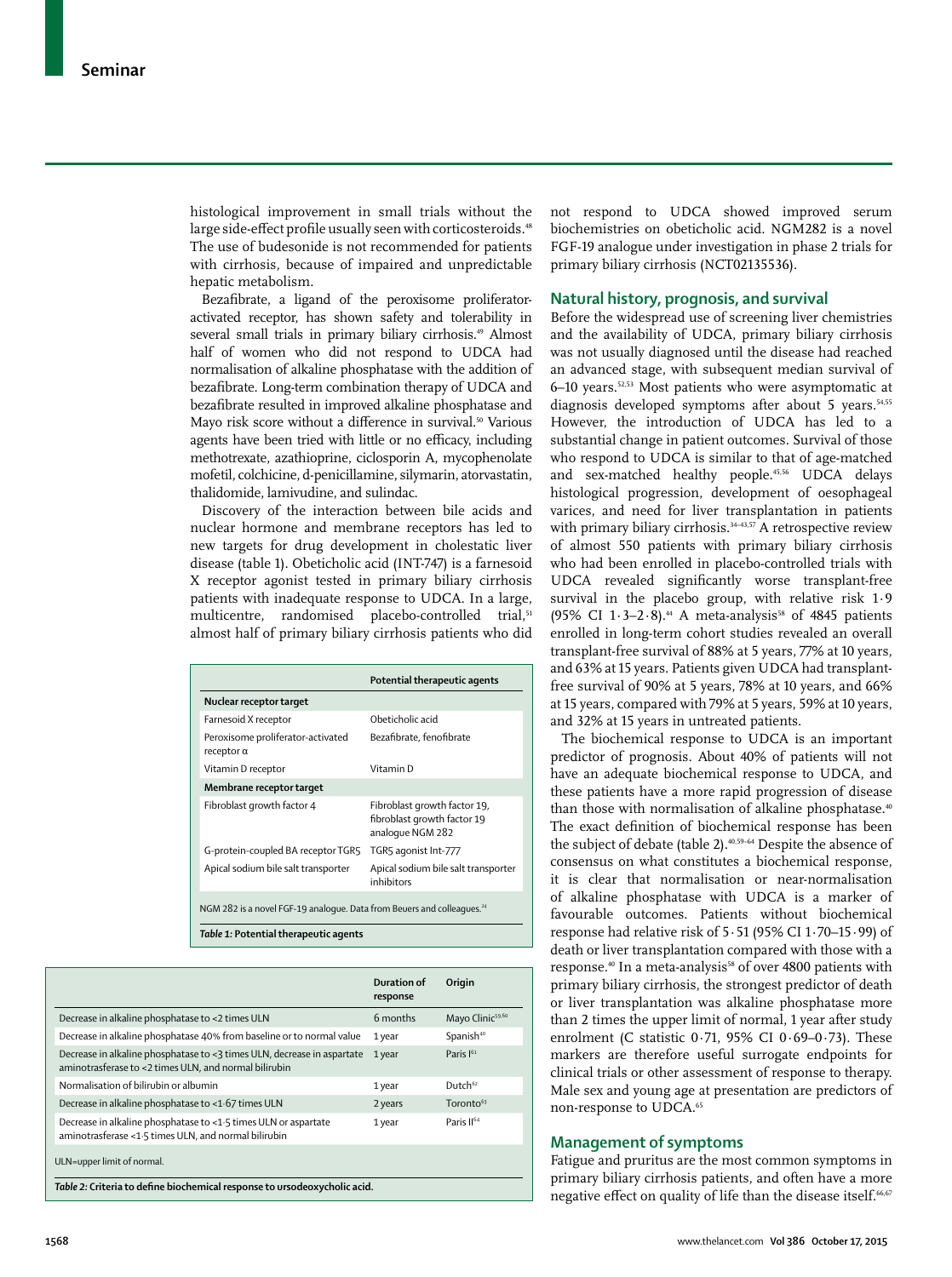## **Fatigue**

Fatigue is the most common and debilitating symptom of primary biliary cirrhosis, affecting up to 80% of patients. Fatigue is unrelated to disease activity or stage, and tends to wax and wane throughout the course of illness. The fatigue of primary biliary cirrhosis is associated with inability to work, depression, decreased quality of life, and increased mortality.68–74 Objective assessment of fatigue can be obtained via the Fatigue Impact Scale or the PBC-40 questionnaire.<sup>75</sup>

The cause of fatigue in primary biliary cirrhosis is not well understood, but centrally-mediated mechanisms are implicated. Chronic cholestasis results in accumulation of substances which cross the blood–brain barrier and cause degenerative changes in the brain. Neurological abnormalities in primary biliary cirrhosis include impaired concentration and memory, disturbed sleep pattern, and autonomic dysfunction leading to hypotension and muscle dysfunction.<sup>76,77</sup> Over half of patients with primary biliary cirrhosis show impaired concentration and memory on neuropsychiatric testing,78 and the reported fatigue is associated with pronounced impairment in functional status.<sup>79</sup>

Treatment with UDCA does not change the frequency or the severity of fatigue. Other agents, including ondansetron and fluoxetine, have not shown benefit.<sup>80,81</sup> Modafinil, approved by the US Food and Drug Administration for wakefulness disorders, seemed to help in open-label trials but the benefit did not continue in the long term.<sup>82-84</sup> Other contributors to fatigue, such as hormonal imbalance, polypharmacy, or obstructive sleep apnoea, should be sought and treated when present. In the absence of effective medical therapy, patients and their providers should develop lifestyle modifications to accommodate the burden of fatigue. A supportive environment can improve the sense of wellbeing, and primary biliary cirrhosis support groups exist internationally.

#### **Pruritus**

Pruritus is the second most common symptom in primary biliary cirrhosis, affecting 20-70% of patients. Pruritus can range in severity from mild to severe and is sometimes debilitating.<sup>85</sup> Similar to fatigue, the presence and severity of pruritus tend to fluctuate throughout the course of disease and are not necessarily related to primary biliary cirrhosis stage or activity. The pruritus of cholestasis causes intense, sometimes intolerable, itch leading to scratching, excoriation, sleep deprivation, depression, and even suicidal ideation.85,86 The 5-D itch scale is a useful instrument for objective assessment of pruritus severity. Patients with primary biliary cirrhosis with early-onset pruritus have more aggressive disease and substantially worse survival than those with later onset of pruritus. $\frac{1}{s}$ The cause of cholestatic pruritus is unknown. Proposed mechanisms include the accumulation and deposition of bile acids in tissues, and excesses of histamine, substance P, lysophosphatidic acid, and autotoxin.85,88–90

Many treatment options exist for managing pruritus in primary biliary cirrhosis, with varying benefit. UDCA does not relieve pruritus and patients with pruritus should be offered a trial of drugs other than UDCA for symptom relief.

Cholestyramine, a bile acid sequestrant that increases faecal excretion of bile acids, is the first-line agent for management of cholestatic pruritus.<sup>91</sup> Because of sequestrant properties, cholestyramine can bind drugs, and therefore should be given separately from other drugs. Cholestyramine improves pruritus in most patients with primary biliary cirrhosis, with only minor adverse effects such as bloating or diarrhoea. The recommended dose for primary biliary cirrhosis-related pruritus is 4 g up to four times per day. Dosing with the first meal of the day is recommended, to bind the pruritogens that accumulate in the gallbladder overnight which are then secreted into the small intestine with eating.

The antibiotic, rifampin at 150–600 mg/day is a very effective agent for relief of pruritus in primary biliary cirrhosis.<sup>92</sup> Cholestatic hepatitis, nephrotoxic effects, and haemolytic anaemia have been reported.<sup>91,93</sup> Opioid antagonists such as naloxone and naltrexone result in a slight reduction of pruritus. To avoid the risk of an opiate withdrawal-like reaction, initiating a low dose with gradual upward titration is recommended. In a small trial,<sup>94</sup> 75–100 mg of sertraline per day improved pruritus in patients with cholestatic liver disease. Bezafibrate at 400 mg daily has shown improvement in small pilot studies.95 Ondansetron, a serotonin receptor 3 antagonist, has been associated with relief of pruritus in case reports but two small placebo-controlled trials were inconclusive.<sup>96,97</sup> Antihistamines are often used although there is little evidence for their effectiveness.

More invasive methods to manage pruritus exist. Plasmapheresis can be considered when pruritus is refractory to medical therapy. Cholestatic pruritus should always respond to plasmapheresis, with duration of benefit ranging from weeks to years.<sup>98</sup> The expense, invasiveness, and inconvenience of plasmapheresis make this procedure a last resort. Nasobiliary drainage is another effective but inconvenient method. The molecular absorbance recirculating system is an extracorporeal liver dialysis system capable of removing albumin-bound substances such as bile acids and bilirubin with a positive effect against medicallyrefractory pruritus.<sup>86</sup>

## **Disorders associated with primary biliary cirrhosis**

Patients with primary biliary cirrhosis, particularly women, have a higher likelihood of concomitant autoimmune disease (table 3). Up to 55% of patients with primary biliary cirrhosis could have an additional autoimmune process.<sup>99-101</sup> The presence of these disorders might impair quality of life but does not reduce survival in primary biliary cirrhosis.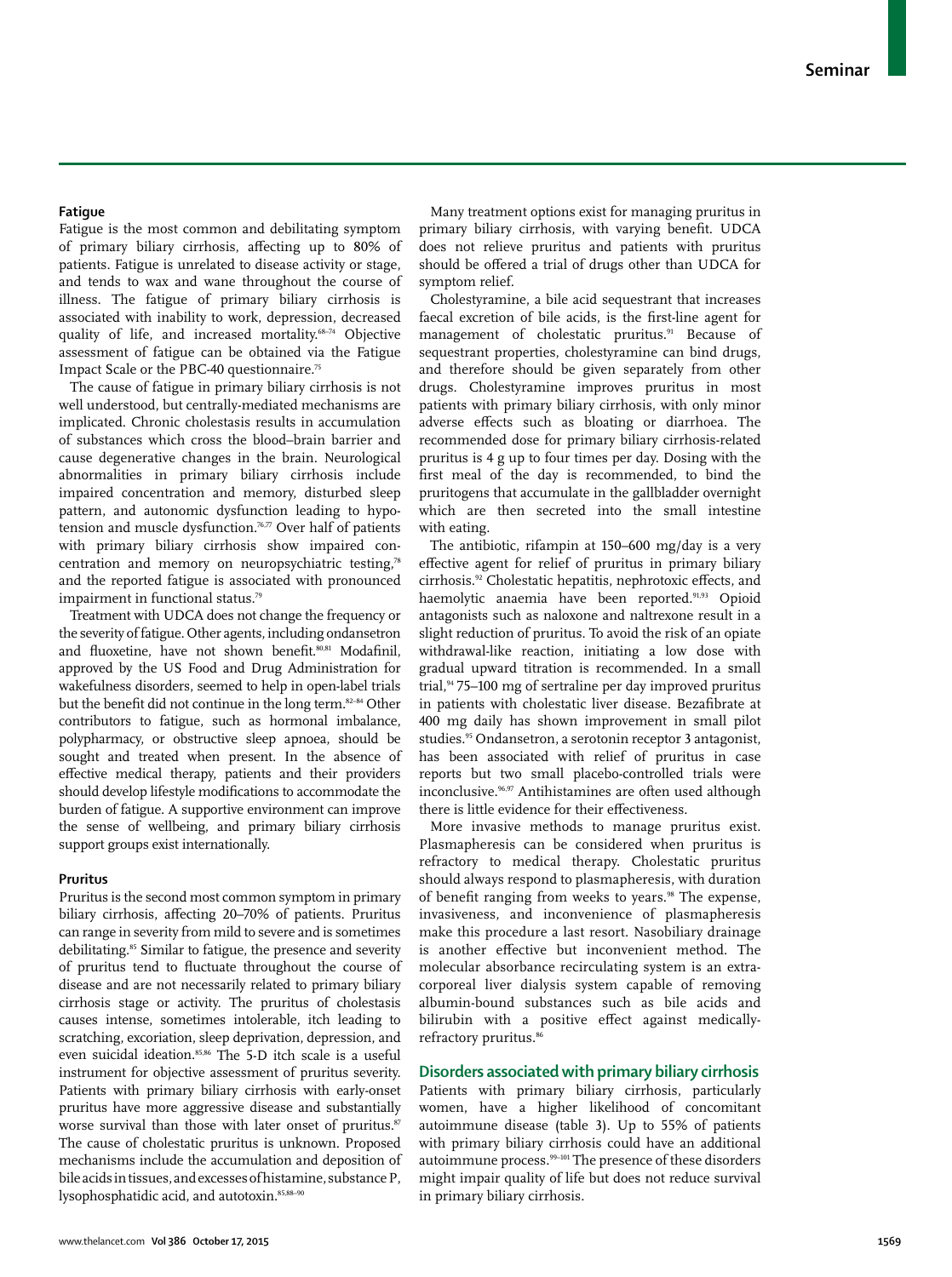|                                                                                                                                                  | Frequency (%) |  |
|--------------------------------------------------------------------------------------------------------------------------------------------------|---------------|--|
| Sjögren's syndrome                                                                                                                               | $7 - 34$      |  |
| Raynaud's syndrome                                                                                                                               | $9 - 13$      |  |
| Hashimoto's thyroiditis                                                                                                                          | $11 - 13$     |  |
| Rheumatoid arthritis                                                                                                                             | $3 - 8$       |  |
| Psoriasis                                                                                                                                        | 6             |  |
| Scleroderma or CREST                                                                                                                             | $1 - 2$       |  |
| Inflammatory bowel disease                                                                                                                       | $\mathbf{1}$  |  |
| Any autoimmune disease                                                                                                                           | $33 - 55$     |  |
| CREST (calcinosis, raynaud phenomenon, oesophogeal dysmotility, sclerodactyly,<br>and telangiectasia syndrome) is a limited type of scleroderma. |               |  |

*Table 3:* **Concomitant autoimmune diseases in women with primary biliary cirrhosis**

## **Sjögren's syndrome**

Sjögren's syndrome is a common chronic autoimmune disorder of the exocrine glands characterised serologically by the presence of anti-Sjögren's syndrome-related antigen A, anti-Sjögren's syndrome-related antigen B, or antinuclear antibody, and histologically by lymphocytic infiltrates of the affected glands. The most common symptoms of Sjögren's syndrome are dry eyes and dry mouth (known as the sicca complex), and these symptoms are likewise common in patients with primary biliary cirrhosis. Several studies have shown association between primary biliary cirrhosis and Sjögren's syndrome, with reported prevalence of about 34% in primary biliary cirrhosis patients.102 The Schirmer's test provides an objective measurement of tear production and is highly sensitive for the diagnosis of Sjögren's syndrome. Patients with Sjögren's syndrome or sicca symptoms might benefit from topical therapies to keep the mucus membranes moist and from specialised dental care to prevent complications related to decreased saliva production.

## **Complications of chronic cholestasis Osteopenia and osteoporosis**

Osteopenic bone disease is a common complication of primary biliary cirrhosis. Most patients with primary biliary cirrhosis have osteopenia and 20–44% have osteoporosis,103 with associated risk of fragility fracture. The osteopenia of primary biliary cirrhosis is multifactorial. Risk factors for osteopenia include female sex, low body-mass index, advanced age, history of fragility fracture, and advanced disease with cholestasis.104,105 Chronic cholestasis can result in fat-soluble vitamin deficiency, including vitamin D which is essential to bone metabolism. However, vitamin D deficiency does not fully explain the osteopenia of primary biliary cirrhosis, and these patients are noted to have more markers of bone resorption (urinary hydroxyproline) and fewer bone formation markers (osteocalcin).104

Patients with primary biliary cirrhosis need bone mineral density testing at the time of diagnosis; the timing of subsequent testing depends on the baseline values. Dual-energy x-ray absorptiometry remains the gold standard for measurement of bone mineral density, because it is inexpensive, has negligible radiation exposure, and is readily available. Primary biliary cirrhosis patients should be counselled on lifestyle interventions for bone health, including smoking cessation and avoidance, minimisation of alcohol use, regular weight-bearing activity, and muscle-strengthening exercise. When osteopenia is present, calcium and vitamin D supplementation is recommended. Patients with osteoporosis should be considered for additional therapy. Bisphosphonate therapy improves bone mass in patients with primary biliary cirrhosis and has an excellent safety profile, although oral bisphosphonates should be avoided in patients with oesophageal or gastric varices.<sup>105–107</sup> In general, hormone replacement therapy is not recom mended, as it has been associated with an increased risk of adverse events without an improvement in bone density or fracture rate.<sup>108</sup>

## **Hyperlipidaemia**

Hyperlipidaemia affects around 75-95% of patients with primary biliary cirrhosis,<sup>109</sup> and is a result of many complex processes related to biliary cholestasis. Despite a sometimes striking increase in cholesterol, the hyperlipidaemia seen in primary biliary cirrhosis is generally not associated with increased atheroscleroticrelated risk.110 The presence of metabolic syndrome, however, does increase the risk for cardiovascular events in patients with primary biliary cirrhosis.<sup>111</sup> If indicated for other reasons such as family history, diabetes mellitus, or hypertension, lipid-lowering agents including statins can be safely used.<sup>112</sup> UDCA, fibrates, and obeticholic acid are associated with slight reductions in serum lipids.<sup>49,51,113</sup>

## **Vitamin defi ciencies**

Patients with primary biliary cirrhosis might have decreased bile acid secretion, leading to an increased risk for malabsorption of lipids, including fat-soluble vitamins. Vitamin A, important in night vision, is low in about a third of patients with advanced disease. Deficiency of vitamin D occurs in 13-33% of patients with primary biliary cirrhosis and can be associated with osteopenic bone disease.<sup>114</sup> Vitamin D deficiency is more common in advanced-stage primary biliary cirrhosis than in early-stage disease. Vitamin E deficiency, which can cause peripheral neuropathy, myopathy, and immune derangement, is reported in few patients. Deficiency of vitamin K occurs in 8–23% of patients with primary biliary cirrhosis and can cause disruption of the vitamin K-dependent clotting factors.<sup>115</sup>

## **Complications related to cirrhosis**

Although most patients with primary biliary cirrhosis are not cirrhotic, cirrhosis is the end stage of the disease and patients are at risk for all of the results of cirrhosis.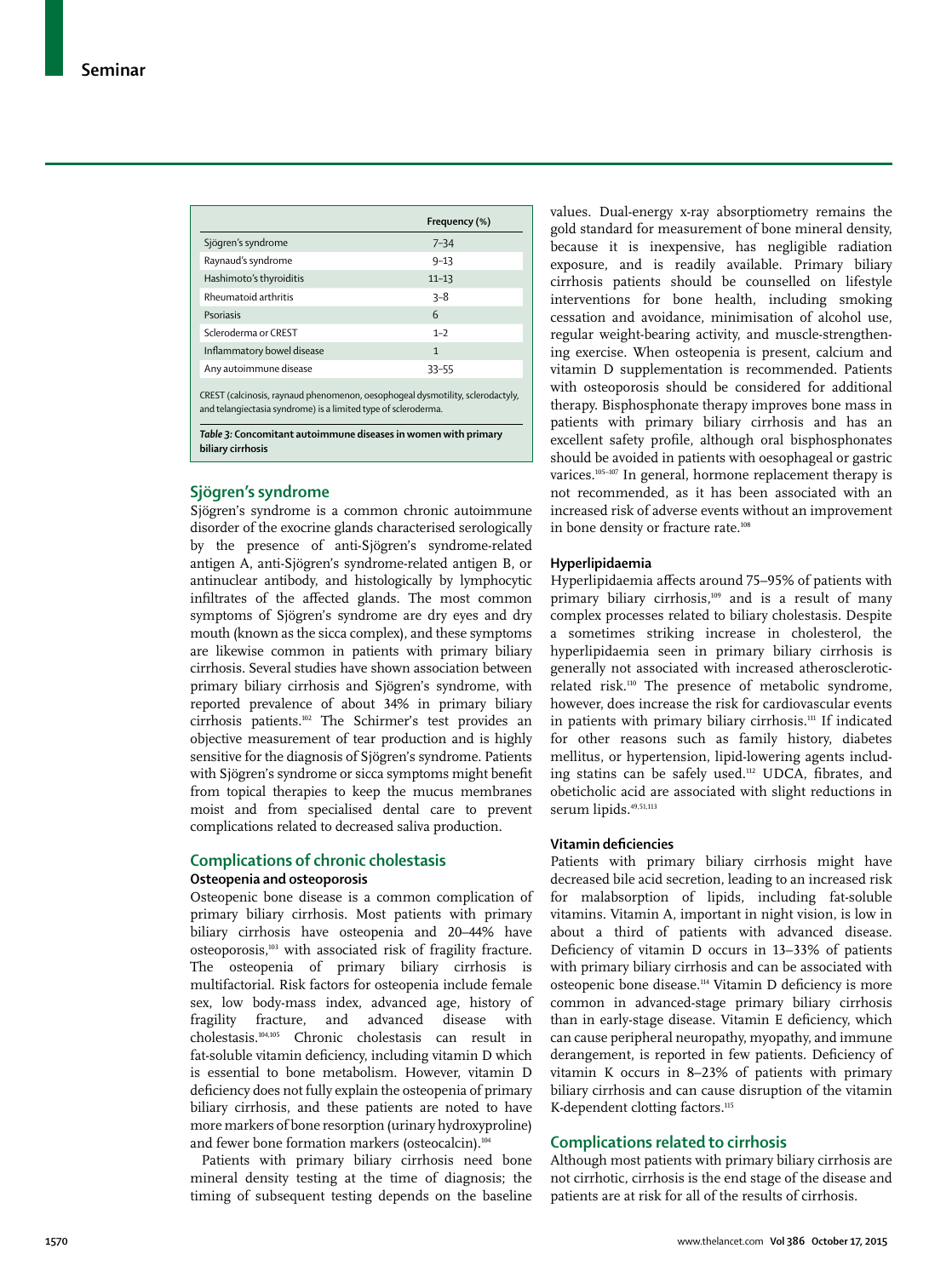Primary biliary cirrhosis–autoimmune hepatitis overlap syndrome requires at least two of three diagnostic criteria for each disease. ULN=upper limit of normal.

## **Portal hypertension**

A unique feature of primary biliary cirrhosis is the development of varices before the onset of cirrhosis; about 6% of patients with early-stage disease have varices.<sup>116,117</sup> Oesophageal varices develop in about a third of patients with stage 3–4 disease over a median of 5·6 years; roughly half of these patients will have a bleeding event. The 3 year survival after initial variceal bleed is about 50%.<sup>4</sup>

Screening for varices is initiated when clinical or histological evidence of cirrhosis is reported. Whether screening for varices should begin before the diagnosis of cirrhosis remains uncertain. Platelet counts of less than 140 000 or less than 200 000 have been suggested as a threshold for the initiation of variceal screening, as has a Mayo risk score greater than 4·1.4 Transient elastography might be a useful method to help guide this process in the future.

Primary prophylaxis for large varices includes either nonselective β blockers or variceal band ligation. Small varices in compensated cirrhosis need no treatment and should be followed up at 2 years. Patients with decompensated cirrhosis and small varices can be considered for primary prophylaxis with a β blocker or can be followed up at 1 year. The management of oesophageal varices in patients with primary biliary cirrhosis follows established guidelines for portal hypertension and cirrhosis of any cause.

## **Hepatocellular carcinoma**

Hepatocellular carcinoma occurs in 1–6% of patients with primary biliary cirrhosis per year. Hepatocellular carcinoma surveillance with abdominal imaging and α-fetoprotein is recommended every 6–12 months for patients. Risk factors for the development of hepatocellular carcinoma in patients with primary biliary cirrhosis include older age, male sex, presence of portal hypertension, advanced histological stage, and inadequate response to UDCA.118–122 Liver transplantation is the standard of care for those with decompensated cirrhosis and patients who are candidates for liver transplantation should be referred to a transplant centre.<sup>118</sup> Patients who are not candidates for liver transplantation are given locoregional therapies such as ablation or chemoembolisation. Sorafenib improves survival by about 3 months for advanced metastatic hepatocellular carcinoma or disease that is not amenable to locoregional therapies.<sup>123</sup>

## **Liver transplantation**

Liver transplantation is an excellent treatment for patients with decompensated disease. 1 year graft survival is 88%, and 5 year graft survival is 78%, with 90–95% 1 year patient survival.<sup>124</sup> Liver transplantation is usually indicated for the life-threatening disorders of decompensated cirrhosis or hepatocellular carcinoma; on rare occasions, intractable pruritus might justify transplantation. Referral to a transplant centre should occur at the onset of decompensated disease or when total bilirubin approaches 6 mg/dL, or the Model for End-stage Liver Disease score is 12 or more.<sup>25</sup>

Recurrent primary biliary cirrhosis after liver transplantation occurs in up to 25% of patients.<sup>4</sup> AMA might persist after liver transplantation and is therefore not a reliable marker in liver transplantation recipients.<sup>28</sup> Liver biopsy is necessary for diagnosis of post-liver transplantation primary biliary cirrhosis. Pruritus resolves after liver transplantation, but fatigue can persist.125 Preliminary data suggest that prophylactic UDCA after liver transplantation might reduce the risk of recurrent primary biliary cirrhosis but this is not yet standard of care.<sup>126</sup>

## **Variant syndromes**

## **AMA-negative primary biliary cirrhosis**

5% of patients with primary biliary cirrhosis do not have detectable AMA.<sup>127</sup> Patients with AMA-negative primary biliary cirrhosis have high alkaline phosphatase concentration and characteristic features on liver biopsy. In the absence of a positive AMA, liver biopsy is necessary to establish the diagnosis. Antinuclear antibody, particularly anti-gp210 and anti-Sp100 antibodies, are helpful in establishing the diagnosis of primary biliary cirrhosis when the AMA is undetectable. The clinical features, natural history, and response to UDCA are the same for AMApositive and AMA-negative primary biliary cirrhosis.128

## **Primary biliary cirrhosis and autoimmune hepatitis overlap syndrome**

Most patients with primary biliary cirrhosis have classic features of the disease, but some present with features of both primary biliary cirrhosis and autoimmune hepatitis. This can include a non-cholestatic pattern of liver injury tests, positive antinuclear antibody (with or without positive AMA), and histological features of both primary biliary cirrhosis and autoimmune hepatitis. Overlap between primary biliary cirrhosis and autoimmune hepatitis might be more common in people of Hispanic heritage.129

The most widely used criteria (the Paris criteria) need two features each of both primary biliary cirrhosis and autoimmune hepatitis to diagnose the overlap syndrome (panel).130 The natural history of primary biliary cirrhosis

#### *Panel:* **Paris Study Group Criteria for primary biliary cirrhosis–autoimmune hepatitis overlap syndrome**

#### **Primary biliary cirrhosis**

• Alkaline phosphatase >2 times ULN

- Positive antimitochondrial antibody
- Liver biopsy showing biliary features of primary biliary cirrhosis

#### **Autoimmune hepatitis**

- Alanine transaminase >5 times ULN
- IgG >2 times ULN or smooth muscle antibody >1:80
- Liver biopsy showing periportal or periseptal lymphocytic piecemeal necrosis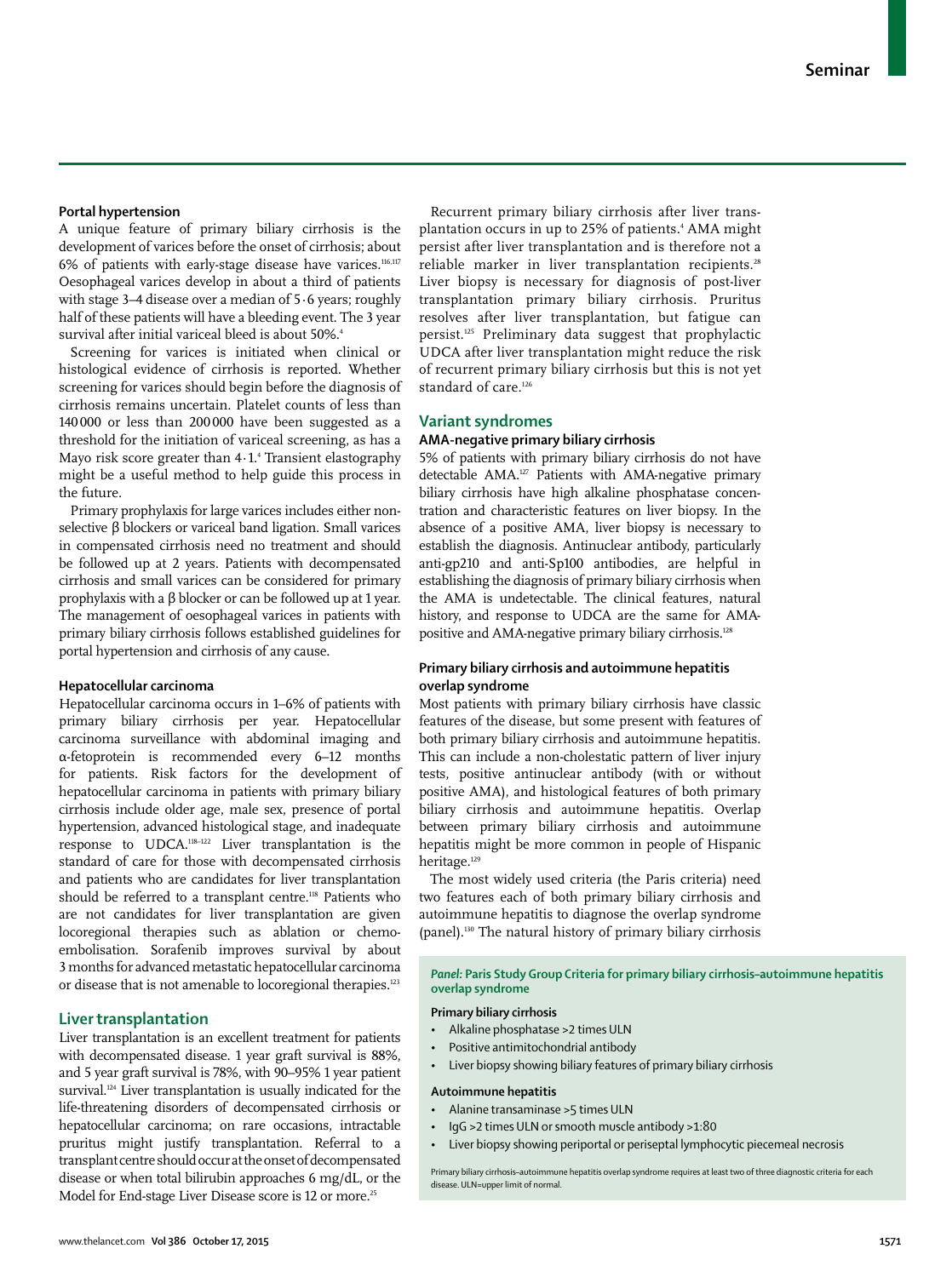with autoimmune hepatitis seems to take a more aggressive course than primary biliary cirrhosis alone, with earlier onset of portal hypertension and need for liver transplantation.<sup>129,131</sup> Treatment for primary biliary cirrhosis–autoimmune hepatitis overlap syndrome might include UDCA and immunosuppression. Rarely, classic primary biliary cirrhosis transforms to autoimmune hepatitis over time.<sup>132,133</sup>

## **Isolated AMA positivity**

The presence of isolated AMA is not uncommon, as up to 0·64% of healthy individuals have AMA in the absence of clinically apparent liver disease or abnormal liver biochemistries.5,6 AMA can be a hallmark of preclinical disease, and up to 19% will develop primary biliary cirrhosis over  $\overline{5}$  years.<sup>5,134</sup> There is no consensus on appropriate follow-up for these individuals, but periodic monitoring of alkaline phosphatase is reasonable.

## **General management**

#### **General precautions**

Patients with primary biliary cirrhosis who are not immune to hepatitis A and B should receive appropriate vaccination. Regular alcohol consumption is not recommended for patients with chronic liver disease, and raw or undercooked seafood should be avoided to prevent *Vibrio vulnifi cus* infection. Cigarette smoking accelerates fibrosis in primary biliary cirrhosis and therefore smoking cessation is recommended.135,136 Patients with cirrhotic primary biliary cirrhosis will need routine variceal screening (every 1–3 years, depending on findings) and hepatocellular carcinoma surveillance (every 6–12 months). Although first-degree relatives of index patients have a 4–6% risk of developing primary biliary cirrhosis, the clinical usefulness of routine screening is unclear.<sup>137</sup>

## **Pregnancy and hormone replacement**

Most women with primary biliary cirrhosis are perimenopausal, but up to 25% present with the disease in childbearing years.<sup>138</sup> Oral contraceptives are not contraindicated in women with primary biliary cirrhosis but could induce or worsen pruritus.4 Women with primary biliary cirrhosis seem to have healthy pregnancy outcomes without increased risk to the mother or fetus.<sup>139</sup> UDCA has an excellent safety profile in pregnancy and can be continued in all trimesters.<sup>140</sup> Half of pregnant women will develop new-onset pruritus, most of whom will need symptom-specific therapy. A post-partum rise in liver function tests occurs in 72% of patients without evidence of clinical significance.<sup>139</sup> In pregnant women with cirrhosis, screening for varices should occur early in the second trimester.

## **Conclusions and future directions**

Primary biliary cirrhosis is a chronic cholestatic disease resulting in progressive hepatic fibrosis. The most common symptoms of primary biliary cirrhosis are fatigue and pruritus, although all the symptoms of decompensated cirrhosis and portal hypertension can occur in late stages of the disease. UDCA is the only drug approved for the treatment of primary biliary cirrhosis, and the availability of UDCA has greatly changed the clinical course of primary biliary cirrhosis, because most patients will not progress to cirrhosis or need for liver transplantation. Advances in the understanding of the interactions between bile acids and nuclear hormone receptors have led to the promise of targeted therapy for primary biliary cirrhosis. Future research will focus on continued development of targeted therapy for primary biliary cirrhosis, better treatments for the symptoms of fatigue and pruritus, and use of non-invasive markers to monitor disease progression.

#### **Contributors**

EJC wrote the first draft and coordinated revisions, and coordinated the table and figure development. AHA contributed to editing and approval of the final submitted version. KDL contributed to formulating the manuscript and the editing and approval of the final submitted version.

#### **Declaration of interests**

EJC receives research funding from Intercept Pharmaceuticals and NGM Biopharmaceuticals. KDL serves as a consultant in clinical trials of experimental drugs for cholestatic liver disease and is an unpaid advisor for Lumena Pharmaceuticals and Intercept Pharmaceuticals. AHA declares no competing interests.

## **References**<br>1 **Ahren**

- 1 Ahrens EH Jr, Payne MA, Kunkel HG, Eisenmenger WJ, Blondheim SH. Primary biliary cirrhosis. *Medicine (Baltimore)* 1950; **29:** 299–364.
- 2 Addison T, Gull W. On a certain affection of the skin-vitiligoideaalpha plana, beta tuberosa. *Guys Hosp Rep* 1851; **7:** 265–76.
- 3 Sherlock S. Primary billiary cirrhosis (chronic intrahepatic obstructive jaundice). *Gastroenterology* 1959; **37:** 574–86.
- 4 Lindor KD, Gershwin ME, Poupon R, Kaplan M, Bergasa NV, Heathcote EJ, and the American Association for Study of Liver Diseases. Primary biliary cirrhosis. *Hepatology* 2009; **50:** 291–308.
- 5 Mattalia A, Quaranta S, Leung PS, et al. Characterization of antimitochondrial antibodies in health adults. *Hepatology* 1998; **27:** 656–61.
- 6 Shibata M, Onozuka Y, Morizane T, et al. Prevalence of antimitochondrial antibody in Japanese corporate workers in Kanagawa prefecture. *J Gastroenterol* 2004; **39:** 255–59.
- Frazer IH, Mackay IR, Jordan TW, Whittingham S, Marzuki S. Reactivity of anti-mitochondrial autoantibodies in primary biliary cirrhosis: definition of two novel mitochondrial polypeptide autoantigens. *J Immunol* 1985; **135:** 1739–45.
- 8 Talwalkar JA, Lindor KD. Primary biliary cirrhosis. *Lancet* 2003; **362:** 53–61.
- 9 Boonstra K, Beuers U, Ponsioen CY. Epidemiology of primary sclerosing cholangitis and primary biliary cirrhosis: a systematic review. *J Hepatol* 2012; **56:** 1181–88.
- 10 Hamlyn AN, Macklon AF, James O. Primary biliary cirrhosis: geographical clustering and symptomatic onset seasonality. *Gut* 1983; **24:** 940–45.
- 11 Metcalf JV, Bhopal RS, Gray J, Howel D, James OF. Incidence and prevalence of primary biliary cirrhosis in the city of Newcastle upon Tyne, England. *Int J Epidemiol* 1997; **26:** 830–36.
- 12 Boonstra K, Kunst AE, Stadhouders PH, et al, and the Epi PSC PBC study group. Rising incidence and prevalence of primary biliary cirrhosis: a large population-based study. *Liver Int* 2014; **34:** e31–38.
- 13 Rautiainen H, Salomaa V, Niemelå S, et al. Prevalence and incidence of primary biliary cirrhosis are increasing in Finland. *Scand J Gastroenterol* 2007; **42:** 1347–53.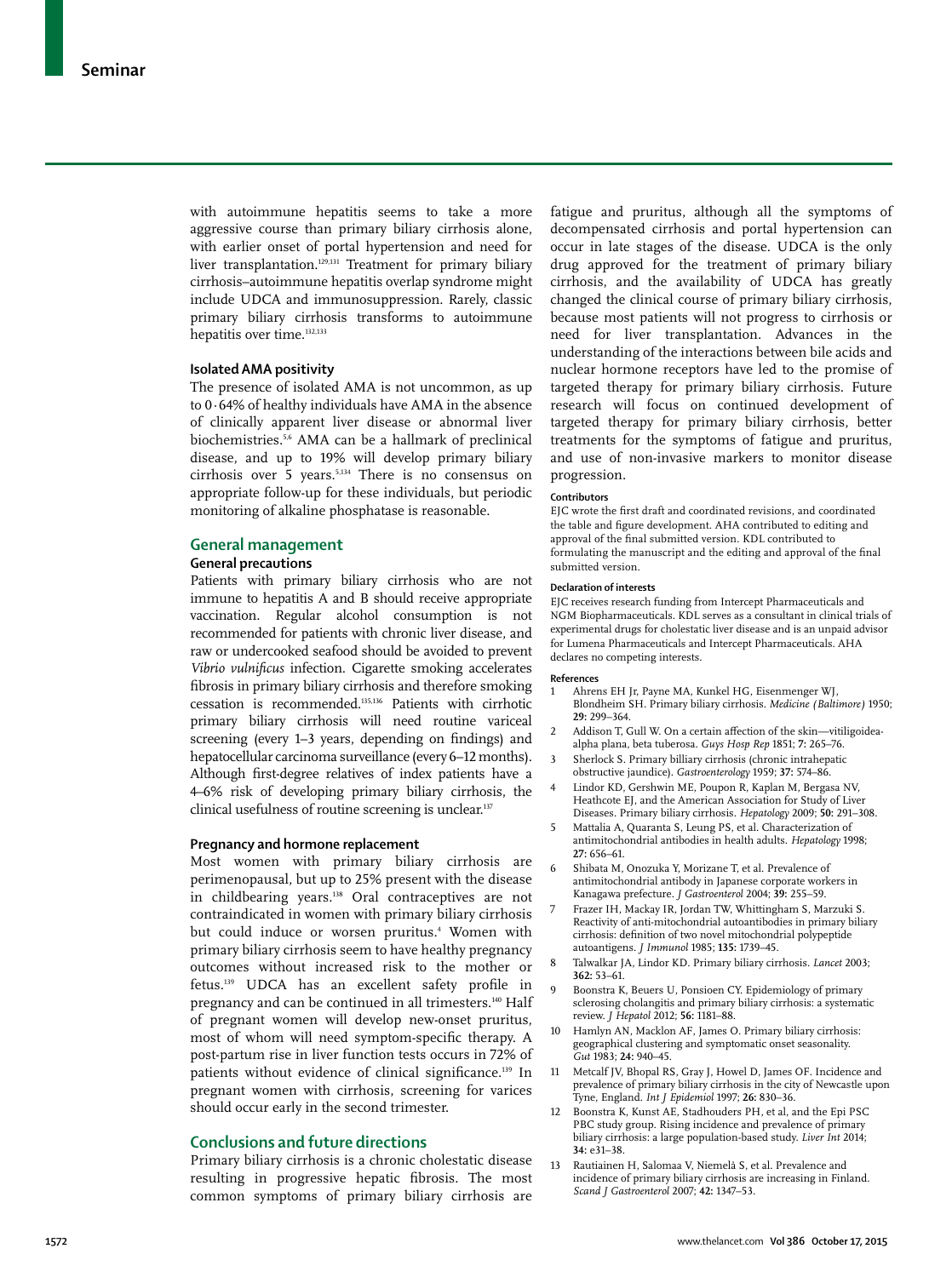- 14 McNally RJ, James PW, Ducker S, Norman PD, James OF. No rise in incidence but geographical heterogeneity in the occurrence of primary biliary cirrhosis in North East England. *Am J Epidemiol* 2014; **179:** 492–98.
- 15 Baldursdottir TR, Bergmann OM, Jonasson JG, Ludviksson BR, Axelsson TA, Björnsson ES. The epidemiology and natural history of primary biliary cirrhosis: a nationwide population-based study. *Eur J Gastroenterol Hepatol* 2012; **24:** 824–30.
- 16 Ala A, Stanca CM, Bu-Ghanim M, et al. Increased prevalence of primary biliary cirrhosis near Superfund toxic waste sites. *Hepatology* 2006; **43:** 525–31.
- 17 Gershwin ME, Selmi C, Worman HJ, et al, and the USA PBC Epidemiology Group. Risk factors and comorbidities in primary biliary cirrhosis: a controlled interview-based study of 1032 patients. *Hepatology* 2005; **42:** 1194–202.
- 18 Invernizzi P, Battezzati PM, Crosignani A, et al. Peculiar HLA polymorphisms in Italian patients with primary biliary cirrhosis. *J Hepatol* 2003; **38:** 401–06.
- 19 Mullarkey ME, Stevens AM, McDonnell WM, et al. Human leukocyte antigen class II alleles in Caucasian women with primary biliary cirrhosis. *Tissue Antigens* 2005; **65:** 199–205.
- 20 Onishi S, Sakamaki T, Maeda T, et al. DNA typing of HLA class II genes; DRB1\*0803 increases the susceptibility of Japanese to primary biliary cirrhosis. *J Hepatol* 1994; **21:** 1053–60.
- 21 Invernizzi P, Selmi C, Poli F, et al, and the Italian PBC Genetic Study Group. Human leukocyte antigen polymorphisms in Italian primary biliary cirrhosis: a multicenter study of 664 patients and 1992 healthy controls. *Hepatology* 2008; **48:** 1906–12.
- 22 Carbone M, Lleo A, Sandford RN, Invernizzi P. Implications of genome-wide association studies in novel therapeutics in primary biliary cirrhosis. *Eur J Immunol* 2014; **44:** 945–54.
- 23 Selmi C, Lleo A, Pasini S, Zuin M, Gershwin ME. Innate immunity and primary biliary cirrhosis. *Curr Mol Med* 2009; **9:** 45–51.
- 24 Beuers U, Trauner M, Jansen P, Poupon R. New paradigms in the treatment of hepatic cholestasis: from UDCA to FXR, PXR and beyond. *J Hepatol* 2015; **62** (suppl)**:** S25–37.
- 25 European Association for the Study of the Liver. EASL Clinical Practice Guidelines: management of cholestatic liver diseases. *J Hepatol* 2009; **51:** 237–67.
- 26 Baum H, Palmer C. The PBC-specific antigen. *Mol Aspects Med* 1985; **8:** 201–34.
- 27 Nakamura M. Clinical significance of autoantibodies in primary biliary cirrhosis. *Semin Liver Dis* 2014; **34:** 334–40.
- 28 Dubel L, Farges O, Bismuth H, Sebagh M, Homberg JC, Johanet C. Kinetics of anti-M2 antibodies after liver transplantation for primary biliary cirrhosis. *J Hepatol* 1995; **23:** 674–80.
- 29 Nakamura M, Kondo H, Mori T, et al. Anti-gp210 and anti-centromere antibodies are different risk factors for the progression of primary biliary cirrhosis. *Hepatology* 2007; **45:** 118–27.
- 30 Ludwig J, Dickson ER, McDonald GS. Staging of chronic nonsuppurative destructive cholangitis (syndrome of primary biliary cirrhosis). *Virchows Arch A Pathol Anat Histol* 1978; **379:** 103–12.
- 31 Colina F, Pinedo F, Solís JA, Moreno D, Nevado M. Nodular regenerative hyperplasia of the liver in early histological stages of primary biliary cirrhosis. *Gastroenterology* 1992; **102:** 1319–24.
- 32 Corpechot C, Carrat F, Poujol-Robert A, et al. Noninvasive elastography-based assessment of liver fibrosis progression and prognosis in primary biliary cirrhosis. *Hepatology* 2012; **56:** 198–208.
- 33 Friedrich-Rust M, Müller C, Winckler A, et al. Assessment of liver fibrosis and steatosis in PBC with FibroScan, MRI, MR-spectroscopy, and serum markers. *J Clin Gastroenterol* 2010; **44:** 58–65.
- Angulo P, Batts KP, Therneau TM, Jorgensen RA, Dickson ER, Lindor KD. Long-term ursodeoxycholic acid delays histological progression in primary biliary cirrhosis. *Hepatology* 1999; **29:** 644–47.
- 35 Lindor KD, Jorgensen RA, Therneau TM, Malinchoc M, Dickson ER. Ursodeoxycholic acid delays the onset of esophageal varices in primary biliary cirrhosis. *Mayo Clin Proc* 1997; **72:** 1137–40.
- Combes B, Carithers RL Jr, Maddrey WC, et al. A randomized, double-blind, placebo-controlled trial of ursodeoxycholic acid in primary biliary cirrhosis. *Hepatology* 1995; **22:** 759–66.
- 37 Corpechot C, Carrat F, Bonnand AM, Poupon RE, Poupon R. The effect of ursodeoxycholic acid therapy on liver fibrosis progression in primary biliary cirrhosis. *Hepatology* 2000; **32:** 1196–99.
- Heathcote EJ, Cauch-Dudek K, Walker V, et al. The Canadian Multicenter Double-blind Randomized Controlled Trial of ursodeoxycholic acid in primary biliary cirrhosis. *Hepatology* 1994; **19:** 1149–56.
- Lindor KD, Therneau TM, Jorgensen RA, Malinchoc M, Dickson ER. Effects of ursodeoxycholic acid on survival in patients with primary biliary cirrhosis. *Gastroenterology* 1996; **110:** 1515–18.
- 40 Parés A, Caballería L, Rodés J. Excellent long-term survival in patients with primary biliary cirrhosis and biochemical response to ursodeoxycholic Acid. *Gastroenterology* 2006; **130:** 715–20.
- Poupon RE, Poupon R, Balkau B, and the The UDCA-PBC Study Group. Ursodiol for the long-term treatment of primary biliary cirrhosis. *N Engl J Med* 1994; **330:** 1342–47.
- 42 Poupon RE, Balkau B, Eschwège E, Poupon R, and the UDCA-PBC Study Group. A multicenter, controlled trial of ursodiol for the treatment of primary biliary cirrhosis. *N Engl J Med* 1991; **324:** 1548–54.
- 43 Lindor KD, Dickson ER, Baldus WP, et al. Ursodeoxycholic acid in the treatment of primary biliary cirrhosis. *Gastroenterology* 1994; **106:** 1284–90.
- Poupon RE, Lindor KD, Cauch-Dudek K, Dickson ER, Poupon R, Heathcote EJ. Combined analysis of randomized controlled trials of ursodeoxycholic acid in primary biliary cirrhosis. *Gastroenterology* 1997; **113:** 884–90.
- 45 Corpechot C, Carrat F, Bahr A, Chrétien Y, Poupon RE, Poupon R. The effect of ursodeoxycholic acid therapy on the natural course of primary biliary cirrhosis. *Gastroenterology* 2005; **128:** 297–303.
- 46 Poupon RE, Lindor KD, Parés A, Chazouillères O, Poupon R, Heathcote EJ. Combined analysis of the effect of treatment with ursodeoxycholic acid on histologic progression in primary biliary cirrhosis. *J Hepatol* 2003; **39:** 12–16.
- Poupon R. Ursodeoxycholic acid and bile-acid mimetics as therapeutic agents for cholestatic liver diseases: an overview of their mechanisms of action. *Clin Res Hepatol Gastroenterol* 2012; **36** (suppl 1)**:** S3–12.
- Zhu GQ, Shi KQ, Huang S, et al. Network meta-analysis of randomized controlled trials: efficacy and safety of UDCA-based therapies in primary biliary cirrhosis. *Medicine (Baltimore)* 2015; **94:** e609.
- 49 Lens S, Leoz M, Nazal L, Bruguera M, Parés A. Bezafibrate normalizes alkaline phosphatase in primary biliary cirrhosis patients with incomplete response to ursodeoxycholic acid. *Liver Int* 2014; **34:** 197–203.
- 50 Hosonuma K, Sato K, Yamazaki Y, et al. A prospective randomized controlled study of long-term combination therapy using ursodeoxycholic acid and bezafibrate in patients with primary biliary cirrhosis and dyslipidemia. *Am J Gastroenterol* 2015; **110:** 423–31.
- 51 Hirschfield GM, Mason A, Luketic V, et al. Efficacy of obeticholic acid in patients with primary biliary cirrhosis and inadequate response to ursodeoxycholic acid. *Gastroenterology* 2015; **148:** 751–61, e8.
- 52 Christensen E, Crowe J, Doniach D, et al. Clinical pattern and course of disease in primary biliary cirrhosis based on an analysis of 236 patients. *Gastroenterology* 1980; **78:** 236–46.
- 53 Locke GR 3rd, Therneau TM, Ludwig J, Dickson ER, Lindor KD. Time course of histological progression in primary biliary cirrhosis. *Hepatology* 1996; **23:** 52–56.
- 54 Mahl TC, Shockcor W, Boyer JL. Primary biliary cirrhosis: survival of a large cohort of symptomatic and asymptomatic patients followed for 24 years. *J Hepatol* 1994; **20:** 707–13.
- 55 Springer J, Cauch-Dudek K, O'Rourke K, Wanless IR, Heathcote EJ. Asymptomatic primary biliary cirrhosis: a study of its natural history and prognosis. *Am J Gastroenterol* 1999; **94:** 47–53.
- 56 Imam MH, Lindor KD. The natural history of primary biliary cirrhosis. *Semin Liver Dis* 2014; **34:** 329–33.
- Batts KP, Jorgensen RA, Dickson ER, Lindor KD. Effects of ursodeoxycholic acid on hepatic inflammation and histological stage in patients with primary biliary cirrhosis. *Am J Gastroenterol* 1996; **91:** 2314–17.
- 58 Lammers WJ, van Buuren HR, Hirschfield GM, et al, and the Global PBC Study Group. Levels of alkaline phosphatase and bilirubin are surrogate end points of outcomes of patients with primary biliary cirrhosis: an international follow-up study. *Gastroenterology* 2014; **147:** 1338–49, e5, quiz e15.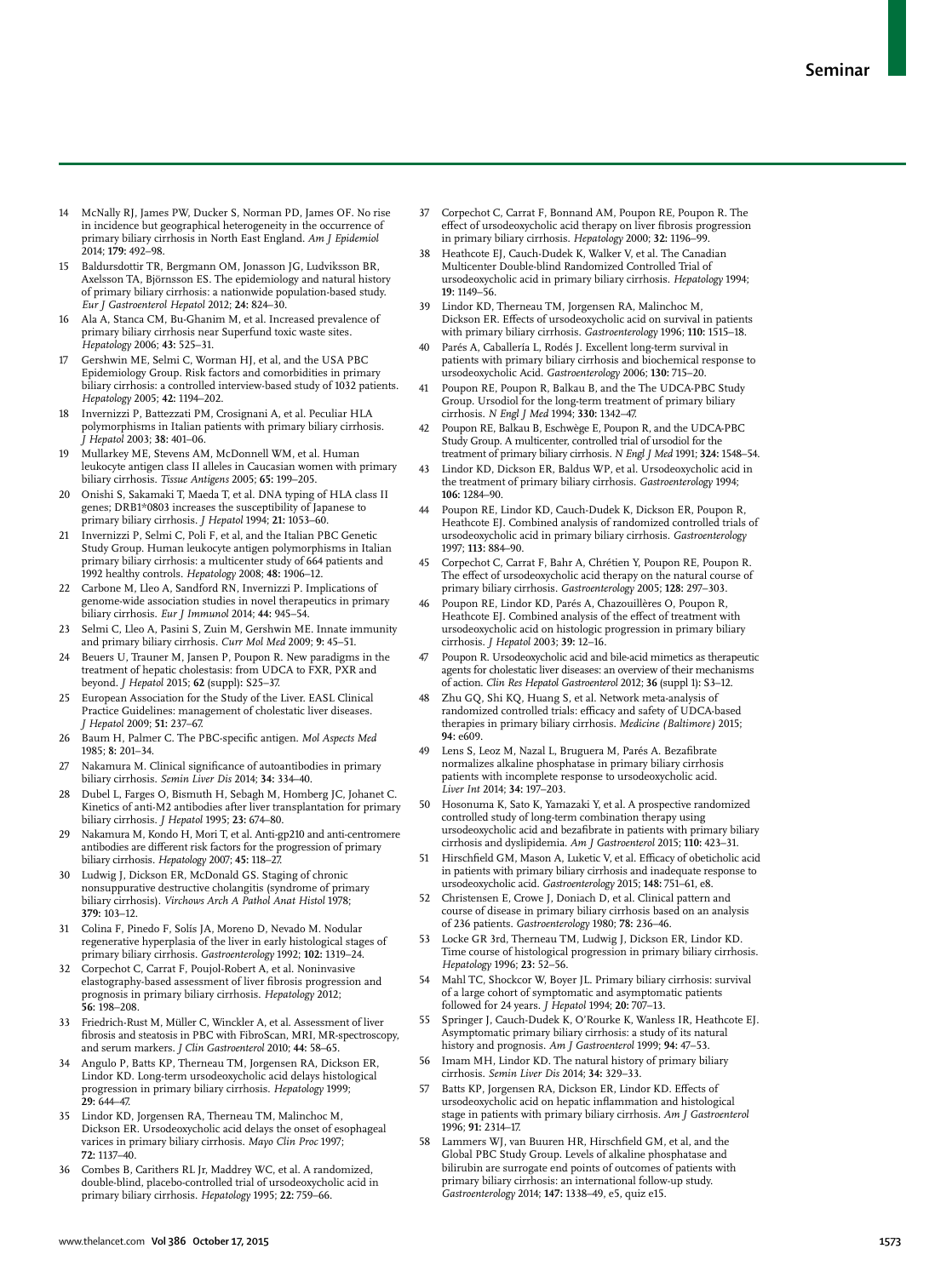- 59 Angulo P, Lindor KD, Therneau TM, et al. Utilization of the Mayo risk score in patients with primary biliary cirrhosis receiving ursodeoxycholic acid. *Liver* 1999; **19:** 115–21.
- 60 Momah N, Silveira MG, Jorgensen R, Sinakos E, Lindor KD. Optimizing biochemical markers as endpoints for clinical trials in primary biliary cirrhosis. *Liver Int* 2012; **32:** 790–95.
- 61 Corpechot C, Abenavoli L, Rabahi N, et al. Biochemical response to ursodeoxycholic acid and long-term prognosis in primary biliary cirrhosis. *Hepatology* 2008; **48:** 871–77.
- 62 Kuiper EM, Hansen BE, de Vries RA, et al, and the Dutch PBC Study Group. Improved prognosis of patients with primary biliary cirrhosis that have a biochemical response to ursodeoxycholic acid. *Gastroenterology* 2009; **136:** 1281–87.
- 63 Kumagi T, Guindi M, Fischer SE, et al. Baseline ductopenia and treatment response predict long-term histological progression in primary biliary cirrhosis. *Am J Gastroenterol* 2010; **105:** 2186–94.
- 64 Corpechot C, Chazouillères O, Poupon R. Early primary biliary cirrhosis: biochemical response to treatment and prediction of long-term outcome. *J Hepatol* 2011; **55:** 1361–67.
- 65 Carbone M, Mells GF, Pells G, et al, and the UK PBC Consortium. Sex and age are determinants of the clinical phenotype of primary biliary cirrhosis and response to ursodeoxycholic acid. *Gastroenterology* 2013; **144:** 560–69, e7, quiz e13–14.
- 66 Mells GF, Pells G, Newton JL, et al, and the UK-PBC Consortium. Impact of primary biliary cirrhosis on perceived quality of life: the UK-PBC national study. *Hepatology* 2013; **58:** 273–83.
- 67 Al-Harthy N, Kumagi T, Coltescu C, Hirschfield GM. The specificity of fatigue in primary biliary cirrhosis: evaluation of a large clinic practice. *Hepatology* 2010; **52:** 562–70.
- Jones DE, Bhala N, Burt J, Goldblatt J, Prince M, Newton JL. Four year follow up of fatigue in a geographically defined primary biliary cirrhosis patient cohort. *Gut* 2006; **55:** 536–41.
- 69 Jones DE, Bhala N, Newton JL. Reflections on therapeutic trials in primary biliary cirrhosis: a quality of life oriented counter-view. *Hepatology* 2006; **43:** 633, author reply 634.
- Newton JL, Gibson GJ, Tomlinson M, Wilton K, Jones D. Fatigue in primary biliary cirrhosis is associated with excessive daytime somnolence. *Hepatology* 2006; **44:** 91–98.
- 71 Stanca CM, Bach N, Krause C, et al. Evaluation of fatigue in U.S. patients with primary biliary cirrhosis. *Am J Gastroenterol* 2005; **100:** 1104–09.
- 72 Björnsson E, Kalaitzakis E, Neuhauser M, et al. Fatigue measurements in patients with primary biliary cirrhosis and the risk of mortality during follow-up. *Liver Int* 2010; **30:** 251–58.
- 73 Jones DE, Al-Rifai A, Frith J, Patanwala I, Newton JL. The independent effects of fatigue and UDCA therapy on mortality in primary biliary cirrhosis: results of a 9 year follow-up. *J Hepatol* 2010; **53:** 911–17.
- 74 Zein CO, McCullough AJ. Association between fatigue and decreased survival in primary biliary cirrhosis. *Gut* 2007; **56:** 1165–66.
- 75 Abbas G, Jorgensen RA, Lindor KD. Fatigue in primary biliary cirrhosis. *Nat Rev Gastroenterol Hepatol* 2010; **7:** 313–19.
- 76 Hollingsworth KG, Newton JL, Taylor R, et al. Pilot study of peripheral muscle function in primary biliary cirrhosis: potential implications for fatigue pathogenesis. *Clin Gastroenterol Hepatol* 2008; **6:** 1041–48.
- 77 McDonald C, Newton J, Lai HM, Baker SN, Jones DE. Central nervous system dysfunction in primary biliary cirrhosis and its relationship to symptoms. *J Hepatol* 2010; **53:** 1095–100.
- 78 Newton JL, Hollingsworth KG, Taylor R, et al. Cognitive impairment in primary biliary cirrhosis: symptom impact and potential etiology. *Hepatology* 2008; **48:** 541–49.
- 79 Newton JL, Elliott C, Frith J, Ghazala C, Pairman J, Jones DE. Functional capacity is significantly impaired in primary biliary cirrhosis and is related to orthostatic symptoms. *Eur J Gastroenterol Hepatol* 2011; **23:** 566–72.
- 80 Theal JJ, Toosi MN, Girlan L, et al. A randomized, controlled crossover trial of ondansetron in patients with primary biliary cirrhosis and fatigue. *Hepatology* 2005; **41:** 1305–12.
- 81 Talwalkar JA, Donlinger JJ, Gossard AA, et al. Fluoxetine for the treatment of fatigue in primary biliary cirrhosis: a randomized, double-blind controlled trial. *Dig Dis Sci* 2006; **51:** 1985–91.
- 82 Kaplan MM, Bonis PA, Modafinil for the treatment of fatigue in primary biliary cirrhosis. *Ann Intern Med* 2005; **143:** 546–47.
- 83 Jones DE, Newton JL. An open study of modafinil for the treatment of daytime somnolence and fatigue in primary biliary cirrhosis. *Aliment Pharmacol Ther* 2007; **25:** 471–76.
- Ian Gan S, de Jongh M, Kaplan MM. Modafinil in the treatment of debilitating fatigue in primary biliary cirrhosis: a clinical experience. *Dig Dis Sci* 2009; **54:** 2242–46.
- 85 Talwalkar JA, Souto E, Jorgensen RA, Lindor KD. Natural history of pruritus in primary biliary cirrhosis. *Clin Gastroenterol Hepatol* 2003; **1:** 297–302.
- 86 Beuers U, Kremer AE, Bolier R, Elferink RP. Pruritus in cholestasis: facts and fiction. *Hepatology* 2014; 60: 399-407.
- 87 Quarneti C, Muratori P, Lalanne C, et al. Fatigue and pruritus at onset identify a more aggressive subset of primary biliary cirrhosis. *Liver Int* 2015; **35:** 636–41.
- Kremer AE, Martens JJ, Kulik W, et al. Lysophosphatidic acid is a potential mediator of cholestatic pruritus. *Gastroenterology* 2010; **139:** 1008–18, e1.
- 89 Jones EA, Bergasa NV. The pruritus of cholestasis: from bile acids to opiate agonists. *Hepatology* 1990; **11:** 884–87.
- Trivedi M, Bergasa NV. Serum concentrations of substance P in cholestasis. *Ann Hepatol* 2010; **9:** 177–80.
- 91 Tandon P, Rowe BH, Vandermeer B, Bain VG. The efficacy and safety of bile acid binding agents, opioid antagonists, or rifampin in the treatment of cholestasis-associated pruritus. *Am J Gastroenterol* 2007; **102:** 1528–36.
- Podesta A, Lopez P, Terg R, et al. Treatment of pruritus of primary biliary cirrhosis with rifampin. *Dig Dis Sci* 1991; **36:** 216–20.
- 93 Khurana S, Singh P. Rifampin is safe for treatment of pruritus due to chronic cholestasis: a meta-analysis of prospective randomizedcontrolled trials. *Liver Int* 2006; **26:** 943–48.
- Mayo MJ, Handem I, Saldana S, Jacobe H, Getachew Y, Rush AJ. Sertraline as a first-line treatment for cholestatic pruritus. *Hepatology* 2007; **45:** 666–74.
- 95 Cuperus FJC, Halilbasic E, Trauner M. Fibrate treatment for primary biliary cirrhosis. *Curr Opin Gastroenterol* 2014; **30:** 279–86.
- 96 O'Donohue JW, Pereira SP, Ashdown AC, Haigh CG, Wilkinson JR, Williams R. A controlled trial of ondansetron in the pruritus of cholestasis. *Aliment Pharmacol Ther* 2005; 21: 1041-4.
- Jones EA, Molenaar HA, Oosting J. Ondansetron and pruritus in chronic liver disease: a controlled study. *Hepatogastroenterology* 2007; **54:** 1196–99.
- Pusl T, Denk GU, Parhofer KG, Beuers U. Plasma separation and anion adsorption transiently relieve intractable pruritus in primary biliary cirrhosis. *J Hepatol* 2006; **45:** 887–91.
- 99 Corpechot C, Chrétien Y, Chazouillères O, Poupon R. Demographic, lifestyle, medical and familial factors associated with primary biliary cirrhosis. *J Hepatol* 2010; **53:** 162–69.
- 100 Lammert C, Nguyen DL, Juran BD, et al. Questionnaire based assessment of risk factors for primary biliary cirrhosis. *Dig Liver Dis* 2013; **45:** 589–94.
- Parikh-Patel A, Gold EB, Worman H, Krivy KE, Gershwin ME. Risk factors for primary biliary cirrhosis in a cohort of patients from the united states. *Hepatology* 2001; **33:** 16–21.
- 102 Floreani A, Franceschet I, Cazzagon N, et al. Extrahepatic autoimmune conditions associated with primary biliary cirrhosis. *Clin Rev Allergy Immunol* 2015; **48:** 192–97.
- 103 Raszeja-Wyszomirska J, Miazgowski T. Osteoporosis in primary biliary cirrhosis of the liver. *Prz Gastroenterol* 2014; **9:** 82–87.
- 104 Guañabens N, Parés A, Ros I, et al. Severity of cholestasis and advanced histological stage but not menopausal status are the major risk factors for osteoporosis in primary biliary cirrhosis. *J Hepatol* 2005; **42:** 573–77.
- 105 Guañabens N, Monegal A, Cerdá D, et al. Randomized trial comparing monthly ibandronate and weekly alendronate for osteoporosis in patients with primary biliary cirrhosis. *Hepatology* 2013; **58:** 2070–78.
- Guañabens N, Parés A, Ros I, et al. Alendronate is more effective than etidronate for increasing bone mass in osteopenic patients with primary biliary cirrhosis. *Am J Gastroenterol* 2003; **98:** 2268–74.
- 107 Zein CO, Jorgensen RA, Clarke B, et al. Alendronate improves bone mineral density in primary biliary cirrhosis: a randomized placebocontrolled trial. *Hepatology* 2005; **42:** 762–71.